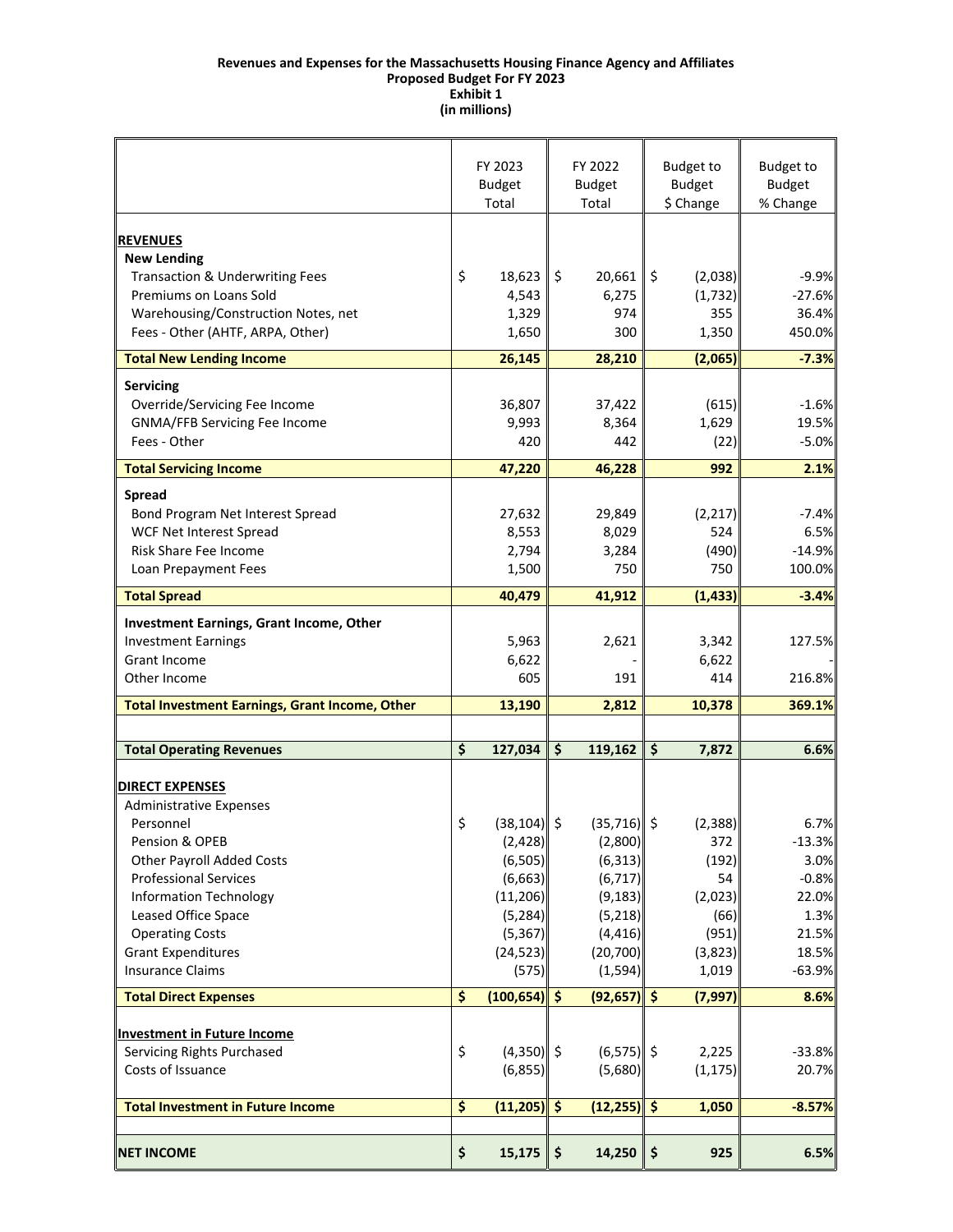#### **Revenues and Expenses for the Massachusetts Housing Finance Agency and Affiliates by Business Line**

**Proposed Budget For FY 2023**

**Exhibit 2 (in millions)**

|                                                       |                      |                |    |              |       | Opportunity              |          |                                         |                     |     |                |                  |           |  |
|-------------------------------------------------------|----------------------|----------------|----|--------------|-------|--------------------------|----------|-----------------------------------------|---------------------|-----|----------------|------------------|-----------|--|
|                                                       |                      |                |    |              |       | Fund &                   |          |                                         | FY 2023             |     | FY 2022        | <b>Budget to</b> | Budget to |  |
|                                                       |                      |                |    |              | Grant |                          |          |                                         | <b>Budget</b>       |     | Budget         | <b>Budget</b>    | Budget    |  |
|                                                       | HO                   | MF             |    | MIF          |       | Activity                 |          | Corporate                               | Total               |     | Total          | \$ Change        | % Change  |  |
|                                                       |                      |                |    |              |       |                          |          |                                         |                     |     |                |                  |           |  |
| <b>REVENUES</b>                                       |                      |                |    |              |       |                          |          |                                         |                     |     |                |                  |           |  |
| <b>New Lending</b>                                    |                      |                |    |              |       |                          |          |                                         |                     |     |                |                  |           |  |
| <b>Transaction &amp; Underwriting Fees</b>            | \$<br>839            | \$<br>13,310   | \$ | 4,474        | \$    |                          | \$       |                                         | \$<br>18,623        | \$  | 20,661         | \$<br>(2,038)    | $-9.9%$   |  |
| Premiums on Loans Sold                                | 1,543                | 3,000          |    |              |       |                          |          | $\overline{\phantom{a}}$                | 4,543               |     | 6,275          | (1,732)          | $-27.6%$  |  |
| Warehousing/Construction Notes, net                   | 1,013                | 316            |    |              |       |                          |          |                                         | 1,329               |     | 974            | 355              | 36.4%     |  |
| Fees - Other (AHTF, ARPA, Other)                      |                      | 1,650          |    |              |       |                          |          |                                         | 1,650               |     | 300            | 1,350            | 450.0%    |  |
| <b>Total New Lending Income</b>                       | 3,395                | 18,276         |    | 4,474        |       |                          |          |                                         | 26,145              |     | 28,210         | (2,065)          | $-7.3%$   |  |
|                                                       |                      |                |    |              |       |                          |          |                                         |                     |     |                |                  |           |  |
| Servicing                                             |                      |                |    |              |       |                          |          |                                         |                     |     |                |                  |           |  |
| Override/Servicing Fee Income                         | 9,377                | 27,430         |    |              |       |                          |          |                                         | 36,807              |     | 37,422         | (615)            | $-1.6%$   |  |
| GNMA/FFB Servicing Fee Income                         |                      | 9,993          |    |              |       |                          |          |                                         | 9,993               |     | 8,364          | 1,629            | 19.5%     |  |
| Fees - Other                                          |                      | 420            |    |              |       |                          |          |                                         | 420                 |     | 442            | (22)             | $-5.0%$   |  |
| <b>Total Servicing Income</b>                         | 9,377                | 37,843         |    |              |       |                          |          |                                         | 47,220              |     | 46,228         | 992              | 2.1%      |  |
| <b>Spread</b>                                         |                      |                |    |              |       |                          |          |                                         |                     |     |                |                  |           |  |
| Bond Program Net Interest Spread                      | 5,643                | 21,989         |    |              |       |                          |          |                                         | 27,632              |     | 29,849         | (2, 217)         | $-7.4%$   |  |
| <b>WCF Net Interest Spread</b>                        |                      | 8,553          |    |              |       |                          |          |                                         | 8,553               |     | 8,029          | 524              | 6.5%      |  |
| Risk Share Fee Income                                 |                      | 2,794          |    |              |       |                          |          |                                         | 2,794               |     | 3,284          | (490)            | $-14.9%$  |  |
| Loan Prepayment Fees                                  |                      | 1,500          |    |              |       |                          |          | $\overline{\phantom{a}}$                | 1,500               |     | 750            | 750              | 100.0%    |  |
|                                                       |                      |                |    |              |       |                          |          |                                         |                     |     |                |                  |           |  |
| <b>Total Spread</b>                                   | 5,643                | 34,836         |    |              |       |                          |          |                                         | 40,479              |     | 41,912         | (1, 433)         | $-3.4%$   |  |
| <b>Investment Earnings, Grant Income, Other</b>       |                      |                |    |              |       |                          |          |                                         |                     |     |                |                  |           |  |
| <b>Investment Earnings</b>                            |                      |                |    | 1,857        |       | 1,858                    |          | 2,248                                   | 5,963               |     | 2,621          | 3,342            | 127.5%    |  |
| <b>Grant Income</b>                                   |                      |                |    |              |       | 6,622                    |          |                                         | 6,622               |     |                | 6,622            |           |  |
| Other Income                                          |                      |                |    |              |       | 171                      |          | 434                                     | 605                 |     | 191            | 414              | 216.8%    |  |
| <b>Total Investment Earnings, Grant Income, Other</b> |                      |                |    | 1,857        |       | 8,651                    |          | 2,682                                   | 13,190              |     | 2,812          | 10,378           | 369.1%    |  |
|                                                       |                      |                |    |              |       |                          |          |                                         |                     |     |                |                  |           |  |
| <b>Total Operating Revenues</b>                       | \$<br>18,415         | \$<br>90,955   | \$ | 6,331        | \$    | 8,651                    | \$       | 2,682                                   | \$<br>127,034       | \$  | 119,162        | \$<br>7,872      | 6.6%      |  |
|                                                       |                      |                |    |              |       |                          |          |                                         |                     |     |                |                  |           |  |
| <b>DIRECT EXPENSES</b>                                |                      |                |    |              |       |                          |          |                                         |                     |     |                |                  |           |  |
| <b>Administrative Expenses</b>                        |                      |                |    |              |       |                          |          |                                         |                     |     |                |                  |           |  |
| Personnel                                             | \$<br>$(7,886)$ \$   | $(13,935)$ \$  |    | $(496)$ \$   |       | $\overline{\phantom{a}}$ | \$       | $(15,787)$ \$                           | $(38, 104)$ \$      |     | $(35,716)$ \$  | (2, 388)         | 6.7%      |  |
| Pension & OPEB                                        | (513)                | (886)          |    | (32)         |       |                          |          | (998)                                   | (2,428)             |     | (2,800)        | 372              | $-13.3%$  |  |
| <b>Other Payroll Added Costs</b>                      | (1, 368)             | (2, 187)       |    | (74)         |       |                          |          | (2,876)                                 | (6, 505)            |     | (6, 313)       | (192)            | 3.0%      |  |
| <b>Professional Services</b>                          | (439)                | (273)          |    | (693)        |       |                          |          | (5, 259)                                | (6, 663)            |     | (6, 717)       | 54               | $-0.8%$   |  |
| <b>Information Technology</b>                         | (3,710)              | (667)          |    |              |       |                          |          | (6,829)                                 | (11, 206)           |     | (9, 183)       | (2,023)          | 22.0%     |  |
| Leased Office Space                                   | (1,038)              | (1,852)        |    | (64)         |       |                          |          | (2, 331)                                | (5, 284)            |     | (5,218)        | (66)             | 1.3%      |  |
| <b>Operating Costs</b>                                | (1, 223)             | (305)          |    | (17)         |       |                          |          | (3,822)                                 | (5, 367)            |     | (4, 416)       | (951)            | 21.5%     |  |
| <b>Grant Expenditures</b>                             |                      |                |    |              |       | (24, 523)                |          |                                         | (24, 523)           |     | (20, 700)      | (3,823)          | 18.5%     |  |
| <b>Insurance Claims</b>                               |                      |                |    | (575)        |       |                          |          |                                         | (575)               |     | (1, 594)       | 1,019            | $-63.9%$  |  |
| <b>Total Direct Expenses</b>                          | \$<br>$(16, 176)$ \$ | $(20, 104)$ \$ |    | $(1,950)$ \$ |       |                          |          | $(24,523)$ \$ $(37,901)$ \$ $(100,654)$ |                     | \$. | (92, 657)      | (7, 997)<br>-S   | 8.6%      |  |
|                                                       |                      |                |    |              |       |                          |          |                                         |                     |     |                |                  |           |  |
| <b>Investment in Future Income</b>                    |                      |                |    |              |       |                          |          |                                         |                     |     |                |                  |           |  |
| Servicing Rights Purchased                            | \$<br>$(4,350)$ \$   |                | \$ |              | \$    |                          | \$       |                                         | \$<br>$(4,350)$ \$  |     | $(6,575)$ \$   | 2,225            | $-33.8%$  |  |
| Costs of Issuance                                     | (2,655)              | (4,200)        |    |              |       |                          |          |                                         | (6, 855)            |     | (5,680)        | (1, 175)         | 20.7%     |  |
| <b>Total Investment in Future Income</b>              | \$<br>$(7,005)$ \$   | $(4,200)$ \$   |    |              | \$    | $\blacksquare$           | <b>S</b> | $\sim$                                  | \$<br>$(11,205)$ \$ |     | $(12, 255)$ \$ | 1,050            | $-8.57%$  |  |
|                                                       |                      |                |    |              |       |                          |          |                                         |                     |     |                |                  |           |  |
| <b>NET INCOME</b>                                     | \$<br>$(4,766)$ \$   | $66,651$ \$    |    | $4,381$ \$   |       | $(15,872)$ \$            |          | $(35,219)$ \$                           | $15,175$ \$         |     | $14,250$ \$    | 925              | 6.5%      |  |
|                                                       |                      |                |    |              |       |                          |          |                                         |                     |     |                |                  |           |  |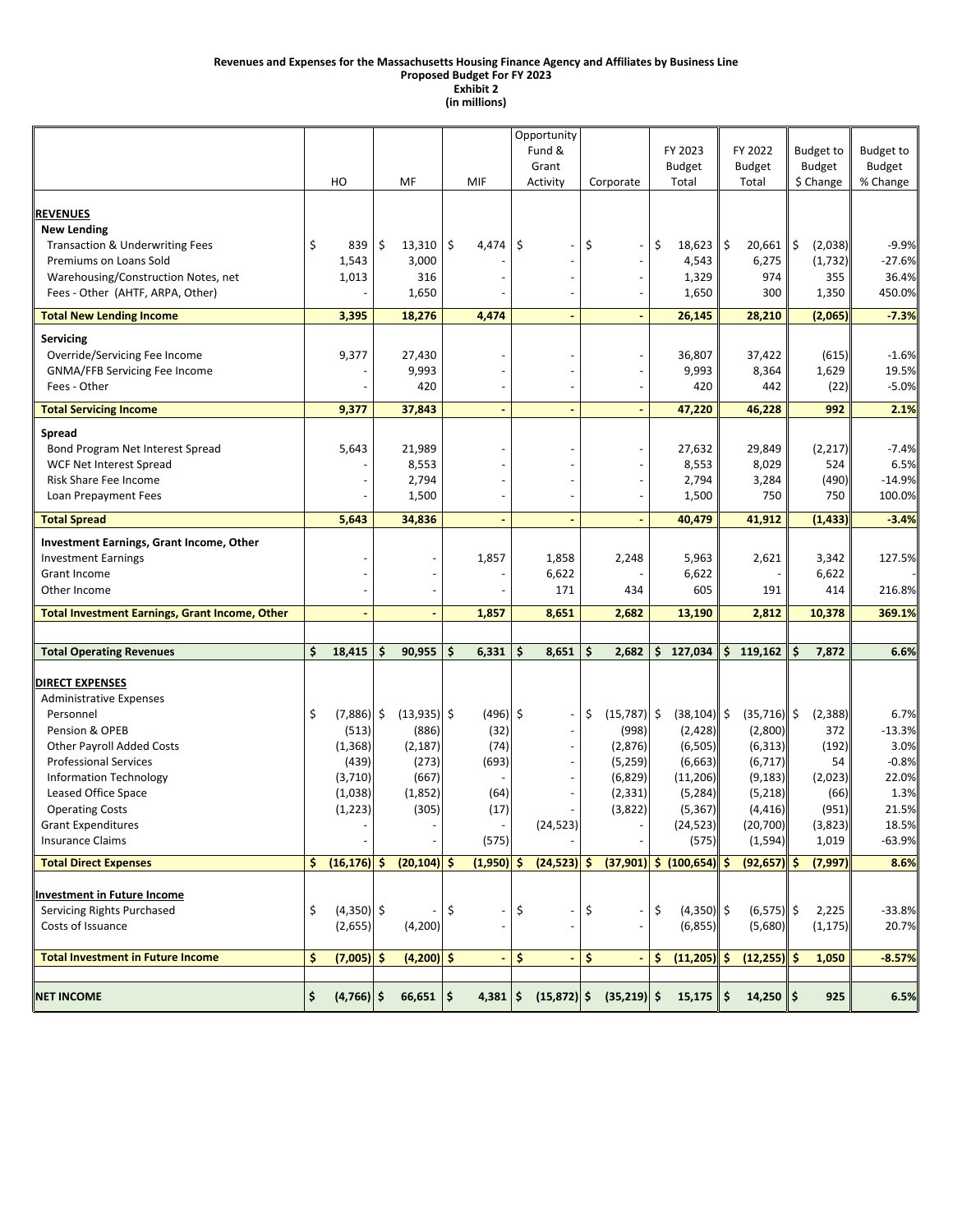#### **Revenues and Expenses for the Massachusetts Housing Finance Agency and Affiliates ‐ Income Streams Proposed Budget For FY 2023 Exhibit 3 (in millions)**

|                                                      | FY 2023 |                     |                    | FY 2022                  |                      |                                   |                                   |    | FY 2022    |
|------------------------------------------------------|---------|---------------------|--------------------|--------------------------|----------------------|-----------------------------------|-----------------------------------|----|------------|
|                                                      |         | <b>Budget</b>       |                    | <b>Budget</b>            |                      | <b>Budget to</b><br><b>Budget</b> | <b>Budget to</b><br><b>Budget</b> |    | Projection |
|                                                      |         | Total               |                    | Total                    |                      | \$ Change                         | % Change                          |    | Total      |
|                                                      |         |                     |                    |                          |                      |                                   |                                   |    |            |
| <b>Ongoing Revenue from Past Activities</b>          |         |                     |                    |                          |                      |                                   |                                   |    |            |
| Override/Servicing Fee Income                        | \$      | 36,807              | \$                 | 37,422                   | \$                   | (615)                             | $-1.6%$                           | \$ | 38,489     |
| <b>GNMA/FFB Servicing Fee Income</b>                 |         | 9,993               |                    | 8,364                    |                      | 1,629                             | 19.5%                             |    | 9,469      |
| Bond Program Net Interest Spread                     |         | 27,632              |                    | 29,849                   |                      | (2, 217)                          | $-7.4%$                           |    | 21,661     |
| WCF Net Interest Spread                              |         | 8,553               |                    | 8,029                    |                      | 524                               | 6.5%                              |    | 9,876      |
| <b>Risk Share Fee Income</b>                         |         | 2,794               |                    | 3,284                    |                      | (490)                             | $-14.9%$                          |    | 3,250      |
| Loan Prepayment Fees                                 |         | 1,500               |                    | 750                      |                      | 750                               | 100.0%                            |    | 1,710      |
| <b>Investment Earnings</b>                           |         | 2,248               |                    | 423                      |                      | 1,825                             | 431.4%                            |    | 1,436      |
| Fees - Other                                         |         | 420                 |                    | 442                      |                      | (22)                              | $-5.0%$                           |    | 609        |
| <b>Total - Ongoing Revenue from Past Activities</b>  | \$      | 89,947              | $\frac{1}{2}$      | 88,563                   | \$                   | 1,384                             | 1.6%                              | \$ | 86,500     |
| <b>Current Year Activity - Fee Revenue</b>           |         |                     |                    |                          |                      |                                   |                                   |    |            |
| Transaction & Underwriting Fees                      | \$      | 14,149              | \$                 | 15,192                   | \$                   | (1,043)                           | $-6.9%$                           | \$ | 11,243     |
| Premiums on Loans Sold                               |         | 4,543               |                    | 6,275                    |                      | (1, 732)                          | $-27.6%$                          |    | 5,788      |
| Warehousing/Construction Notes, net                  |         | 1,329               |                    | 974                      |                      | 355                               | 36.4%                             |    | (416)      |
| Fees - Other (AHTF, ARPA, Other)                     |         | 2,084               |                    | 425                      |                      | 1,659                             | 390.4%                            |    | 1,890      |
|                                                      |         |                     |                    |                          |                      |                                   |                                   |    |            |
| <b>Total Current Year Activity - Fee Revenue</b>     | \$      | 22,105              | $\dot{\mathsf{S}}$ | 22,866                   | \$                   | (761)                             | $-3.3%$                           | \$ | 18,505     |
| <b>Current Year Activity - Operating Costs</b>       |         |                     |                    |                          |                      |                                   |                                   |    |            |
| Personnel                                            | \$      | $(46, 435)$ \$      |                    | $(44,368)$ \$            |                      | (2,067)                           | 4.7%                              | \$ | (43, 575)  |
| <b>Administrative Expenses</b>                       |         | (27, 746)           |                    | (24, 564)                |                      | (3, 182)                          | 13.0%                             |    | (23, 389)  |
|                                                      |         |                     |                    |                          |                      |                                   |                                   |    |            |
| <b>Total Current Year Activity - Operating Costs</b> | \$      | $(74, 181)$ \$      |                    | $(68, 932)$ \$           |                      | (5, 249)                          | 7.6%                              | \$ | (66, 964)  |
| <b>Available Net Income - Cash</b>                   | \$      | 37,871              | $\frac{1}{2}$      | 42,497                   | \$                   | (4,626)                           | $-10.9%$                          | \$ | 38,041     |
|                                                      |         |                     |                    |                          |                      |                                   |                                   |    |            |
| Investment in Future Income                          |         |                     |                    |                          |                      |                                   |                                   |    |            |
| Servicing Rights Purchased                           | \$      | $(4,350)$ \$        |                    | $(6,575)$ \$             |                      | 2,225                             | $-33.8%$                          | \$ | (3,896)    |
| Costs of Issuance                                    |         | (6,855)             |                    | (5,680)                  |                      | (1, 175)                          | 20.7%                             |    | (6, 131)   |
| <b>Total Investment in Future Income</b>             | \$      | $(11,205)$ \$       |                    | (12, 255)                | $\hat{\mathsf{s}}$   | 1,050                             | $-8.57%$                          | \$ | (10, 027)  |
|                                                      |         |                     |                    |                          |                      |                                   |                                   |    |            |
| <b>MIF</b>                                           |         |                     |                    |                          |                      |                                   |                                   |    |            |
| <b>Transaction &amp; Underwriting Fees</b>           | \$      | 4,474 $\frac{1}{2}$ |                    | 5,469                    | $\zeta$              | (995)                             | $-18.2%$                          | \$ | 5,875      |
| <b>Investment Earnings</b>                           |         | 1,857               |                    | 1,674                    |                      | 183                               | 10.9%                             |    | 1,730      |
| Income - Other                                       |         |                     |                    |                          |                      |                                   |                                   |    | 16         |
| Personnel                                            |         | (602)               |                    | (462)                    |                      | (140)                             | 30.2%                             |    | (301)      |
| <b>Administrative Expenses</b>                       |         | (773)               |                    | (969)                    |                      | 196                               | $-20.2%$                          |    | (816)      |
| <b>Insurance Claims</b>                              |         | (575)               |                    | (1, 594)                 |                      | 1,019                             | $-63.9%$                          |    | (209)      |
| <b>Total MIF</b>                                     | \$      | 4,381               | $\mathsf{S}$       | 4,118                    | $\boldsymbol{\zeta}$ | 263                               | 6.4%                              | \$ | 6,295      |
| <b>Opportunity Fund &amp; Grant Activity</b>         |         |                     |                    |                          |                      |                                   |                                   |    |            |
| <b>Investment Earnings</b>                           | \$      | $1,858$ \$          |                    | 524                      | \$                   | 1,334                             | 254.6%                            | \$ | 1,334      |
| Grant Income                                         |         | 6,622               |                    |                          |                      | 6,622                             |                                   |    | 8,595      |
| Other Income                                         |         | 171                 |                    | 66                       |                      | 105                               | 159.1%                            |    | 185        |
| <b>Grant Expenditures</b>                            |         | (24, 523)           |                    | (20, 700)                |                      | (3,823)                           | 18.5%                             |    | (13,067)   |
| <b>Total Opportunity Fund &amp; Grant Activity</b>   | \$      | $(15,872)$ \$       |                    | $(20, 110)$ \$           |                      | 4,238                             | $-21.1%$                          | \$ | (2, 953)   |
|                                                      |         |                     |                    |                          |                      |                                   |                                   |    |            |
| <b>NET INCOME</b>                                    | \$      | 15,175              | \$                 | 14,250 $\vert \xi \vert$ |                      | 925                               | 6.5%                              | \$ | 31,356     |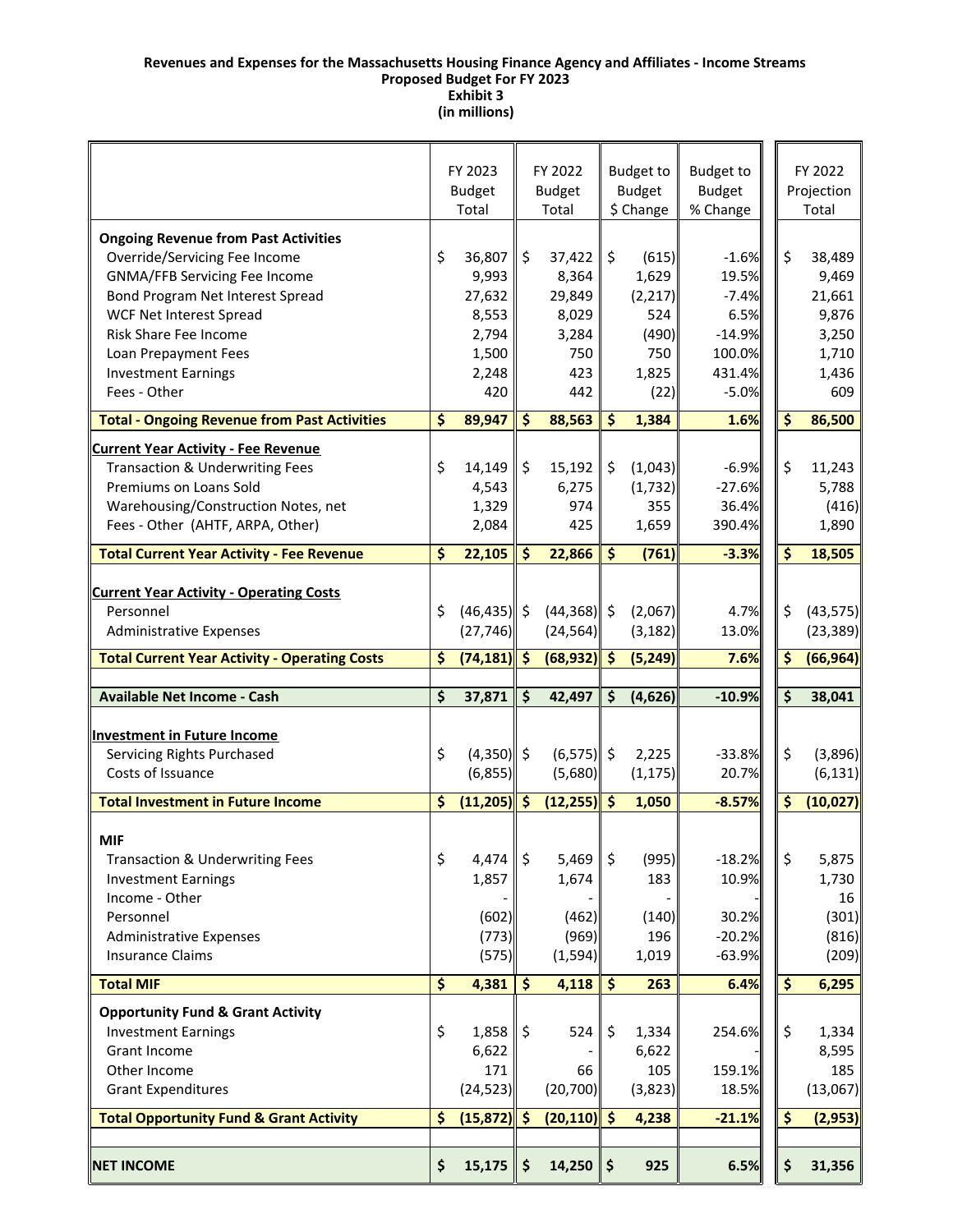#### **Revenues and Expenses for the Massachusetts Housing Finance Agency and Affiliates ‐ Sustainable Core Proposed Budget For FY 2023 Exhibit 4**

**(in millions)**

|                                                                |                         | FY 2023<br><b>Budget</b> |                                 | FY 2022<br><b>Budget</b> | <b>Budget to</b><br><b>Budget</b> | <b>Budget to</b><br><b>Budget</b> |  |                         | FY 2022<br>Projection |
|----------------------------------------------------------------|-------------------------|--------------------------|---------------------------------|--------------------------|-----------------------------------|-----------------------------------|--|-------------------------|-----------------------|
|                                                                |                         | Total                    |                                 | Total                    | \$ Change                         | % Change                          |  |                         | Total                 |
| <b>WCF - Operating Income</b><br>Override/Servicing Fee Income | \$                      | 36,807                   | \$                              | 37,422                   | \$<br>(615)                       | $-1.6%$                           |  | \$                      | 38,489                |
| GNMA/FFB Servicing Fee Income                                  |                         | 9,993                    |                                 | 8,364                    | 1,629                             | 19.5%                             |  |                         | 9,469                 |
| <b>WCF Net Interest Spread</b>                                 |                         | 8,553                    |                                 | 8,029                    | 524                               | 6.5%                              |  |                         | 9,876                 |
| Risk Share Fee Income                                          |                         | 2,794                    |                                 | 3,284                    | (490)                             | $-14.9%$                          |  |                         | 3,250                 |
| Loan Prepayment Fees                                           |                         | 1,500                    |                                 | 750                      | 750                               | 100.0%                            |  |                         | 1,710                 |
| <b>Investment Earnings</b>                                     |                         | 2,248                    |                                 | 423                      | 1,825                             | 431.4%                            |  |                         | 1,436                 |
| Transaction & Underwriting Fees                                |                         | 14,149                   |                                 | 15,192                   | (1,043)                           | $-6.9%$                           |  |                         | 11,243                |
| Premiums on Loans Sold                                         |                         | 4,543                    |                                 | 6,275                    | (1,732)                           | $-27.6%$                          |  |                         | 5,788                 |
| Warehousing/Construction Notes, net                            |                         | 1,329                    |                                 | 974                      | 355                               | 36.4%                             |  |                         | (416)                 |
| Fees - Other (AHTF, ARPA, Other)                               |                         | 2,504                    |                                 | 867                      | 1,637                             | 188.8%                            |  |                         | 2,499                 |
| <b>Total WCF - Operating Income</b>                            | \$                      | 84,420                   | $\dot{\mathsf{s}}$              | 81,580                   | \$<br>2,840                       | 3.5%                              |  | \$                      | 83,344                |
| <b>WCF - Operating Costs</b>                                   |                         |                          |                                 |                          |                                   |                                   |  |                         |                       |
| Personnel                                                      | \$                      | $(46, 435)$ \$           |                                 | $(44,368)$ \$            | (2,067)                           | 4.7%                              |  | \$                      | (43, 575)             |
| <b>Administrative Expenses</b>                                 |                         | (27, 746)                |                                 | (24, 564)                | (3, 182)                          | 13.0%                             |  |                         | (23, 389)             |
| Servicing Rights Purchased                                     |                         | (4, 350)                 |                                 | (6, 575)                 | 2,225                             | $-33.8%$                          |  |                         | (3,896)               |
| <b>Total WCF - Operating Costs</b>                             | \$                      | $(78,531)$ \$            |                                 | (75, 507)                | \$<br>(3,024)                     | 4.0%                              |  | \$                      | (70, 860)             |
| <b>Excess of Revenues over Expenses</b>                        | \$                      | 5,889                    | $\dot{\mathsf{s}}$              | 6,073                    | \$<br>(184)                       | $-3.0%$                           |  | \$                      | 12,484                |
| <b>Transfers From the Bond Programs</b>                        |                         |                          |                                 |                          |                                   |                                   |  |                         |                       |
| MF Bond Programs - Housing Bonds                               | \$                      | 14,500                   | \$                              | 15,000                   | \$<br>(500)                       | $-3.3%$                           |  | \$                      | 11,990                |
| MF Bond Programs - Other                                       |                         | 2,968                    |                                 | 3,957                    | (989)                             | $-25.0%$                          |  |                         | 3,683                 |
| <b>SF Bond Programs</b>                                        |                         | 16                       |                                 | 70                       | (54)                              | $-77.1%$                          |  |                         | 36                    |
| <b>Total Transfers From the Bond Programs</b>                  | \$                      | 17,484                   | \$                              | 19,027                   | \$<br>(1, 543)                    | $-8.1%$                           |  | \$                      | 15,709                |
| <b>Excess After Transfers from Bond Programs</b>               | \$                      | 23,373                   | $\ddot{\bm{\zeta}}$             | 25,100                   | \$<br>(1, 727)                    | $-6.9%$                           |  | Ś                       | 28,193                |
| <b>Transfer to Opportunity Fund</b>                            | \$                      | 11,687                   | $\overline{\boldsymbol{\zeta}}$ | 12,550                   | \$<br>(863)                       | $-6.9%$                           |  | \$                      | 14,096                |
| <b>MF Bond Programs</b>                                        |                         |                          |                                 |                          |                                   |                                   |  |                         |                       |
| Bond Program Net Interest Spread                               | \$                      | 21,989                   | \$                              | 23,031                   | (1,042)                           | $-4.5%$                           |  | \$                      | 18,488                |
| Costs of Issuance                                              |                         | (4,200)                  |                                 | (3, 130)                 | (1,070)                           | 34.2%                             |  |                         | (3, 130)              |
| <b>Total MF Bond Program</b>                                   | \$                      | 17,789                   | \$                              | 19,901                   | \$<br>(2, 112)                    | $-10.6%$                          |  | \$                      | 15,358                |
| <b>SF Bond Programs</b>                                        |                         |                          |                                 |                          |                                   |                                   |  |                         |                       |
| Bond Program Net Interest Spread                               | \$                      | 5,643                    | $\zeta$                         | 6,818                    | (1, 175)                          | $-17.2%$                          |  | \$                      | 3,173                 |
| Costs of Issuance                                              |                         | (2,655)                  |                                 | (2, 550)                 | (105)                             | 4.1%                              |  |                         | (3,001)               |
| <b>Total SF Bond Program</b>                                   | \$                      | 2,988                    | $\overline{\mathbf{S}}$         | 4,268                    | \$<br>(1, 280)                    | $-30.0%$                          |  | $\overline{\mathbf{S}}$ | 172                   |
|                                                                |                         |                          |                                 |                          |                                   |                                   |  |                         |                       |
| <b>Total Bond Programs</b>                                     | \$                      | 20,777                   | \$                              | 24,169                   | \$<br>(3, 392)                    | $-14.0%$                          |  | \$                      | 15,530                |
| <b>MIF</b>                                                     |                         |                          |                                 |                          |                                   |                                   |  |                         |                       |
| <b>Transaction &amp; Underwriting Fees</b>                     | \$                      | 4,474                    | \$                              | 5,469                    | \$<br>(995)                       | $-18.2%$                          |  | \$                      | 5,875                 |
| <b>Investment Earnings</b>                                     |                         | 1,857                    |                                 | 1,674                    | 183                               | 10.9%                             |  |                         | 1,730                 |
| Income - Other                                                 |                         |                          |                                 |                          |                                   |                                   |  |                         | 16                    |
| Personnel                                                      |                         | (602)                    |                                 | (462)                    | (140)                             | 30.2%                             |  |                         | (301)                 |
| <b>Administrative Expenses</b>                                 |                         | (773)                    |                                 | (969)                    | 196                               | $-20.2%$                          |  |                         | (816)                 |
| <b>Insurance Claims</b>                                        |                         | (575)                    |                                 | (1, 594)                 | 1,019                             | $-63.9%$                          |  |                         | (209)                 |
| <b>Total MIF</b>                                               | $\overline{\mathsf{s}}$ | 4,381                    | $\dot{\mathsf{s}}$              | 4,118                    | \$<br>263                         | 6.4%                              |  | \$                      | 6,295                 |
| <b>Opportunity Fund &amp; Grant Activity</b>                   |                         |                          |                                 |                          |                                   |                                   |  |                         |                       |
| <b>Investment Earnings</b>                                     | \$                      | 1,858                    | \$                              | 524                      | \$<br>1,334                       | 254.6%                            |  |                         | 1,334                 |
| Grant Income                                                   |                         | 6,622                    |                                 |                          | 6,622                             | 100.0%                            |  |                         | 8,595                 |
| Other Income                                                   |                         | 171                      |                                 | 66                       | 105                               | 100.0%                            |  |                         | 185                   |
| <b>Grant Expenditures</b>                                      |                         | (24, 523)                |                                 | (20, 700)                | (3,823)                           | 18.5%                             |  |                         | (13,067)              |
| <b>Total Opportunity Fund &amp; Grant Activity</b>             | \$                      | $(15, 872)$ \$           |                                 | $(20, 110)$ \$           | 4,238                             | $-21.1%$                          |  | \$                      | (2, 953)              |
| <b>NET INCOME</b>                                              | \$                      | 15,175                   | \$                              | 14,250                   | \$<br>925                         | 6.5%                              |  | \$                      | 31,356                |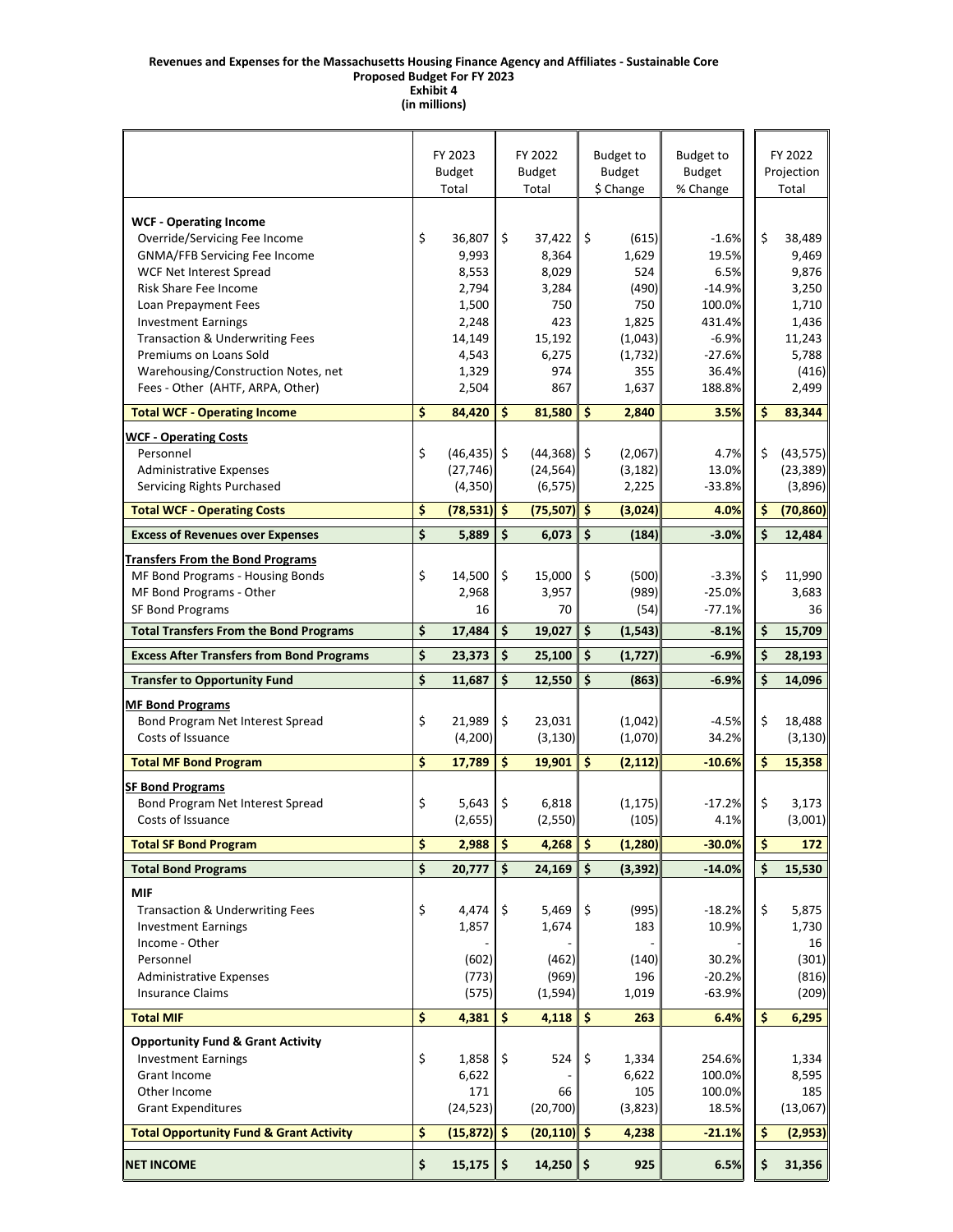Exhibit 5 Page 1 of 3

## **Exhibit 5**

### **Glossary of Terms used in MassHousing's Fiscal Plan for FY 2023**

This material provides a brief explanation of the various revenue and expense categories that are used throughout this Fiscal Plan. This guide does not present textbook definitions of these terms, but describes how certain types of transactions are recognized.

#### **Operating Revenues**

#### **Production and New Lending Income**

This income is earned and recognized at the time of the loan funding. This includes the following:

- Premiums earned on loans that are securitized and sold to the secondary market and the Single Family Housing Revenue Bond Program (SFHRB).
- Transaction/underwriting fees include application and financing fees charged for Multifamily Lending loan commitments and closings. In Homeownership (HO), these include borrower processing fees. Fees also include premiums and renewals earned by the Mortgage Insurance Fund (MIF).
- Warehousing, which represent the interest earned on loans that are initially funded through the Working Capital Fund (WCF). The WCF serves as a temporary funding source for HO lending activity, pending subsequent sale of the loans, or loans wrapped by Mortgage-Backed Securities (MBS), either to outside investors or to one or more of MassHousing's bond programs. The warehousing interest earned is offset by the interest expense of the line of credit, which is used to fund the purchase of these loans.
- Construction Loans/Notes, which represents the interest earned on construction loans offset by the interest expense of the construction loan notes used to fund the financing of these loans.
- Other Income, which represents revenue not included elsewhere (Affordable Housing Trust Fund fee income).

#### **Servicing Income, Spread, and Investment Earnings**

 Servicing income includes loan servicing fees, including Government National Mortgage Association (GNMA) and Federal Financing Bank (FFB) service fees, contract administration fees from the U.S. Department of Housing and Urban Development (HUD), as well as fees charged to participants of the Tenants Assistance Program (TAP).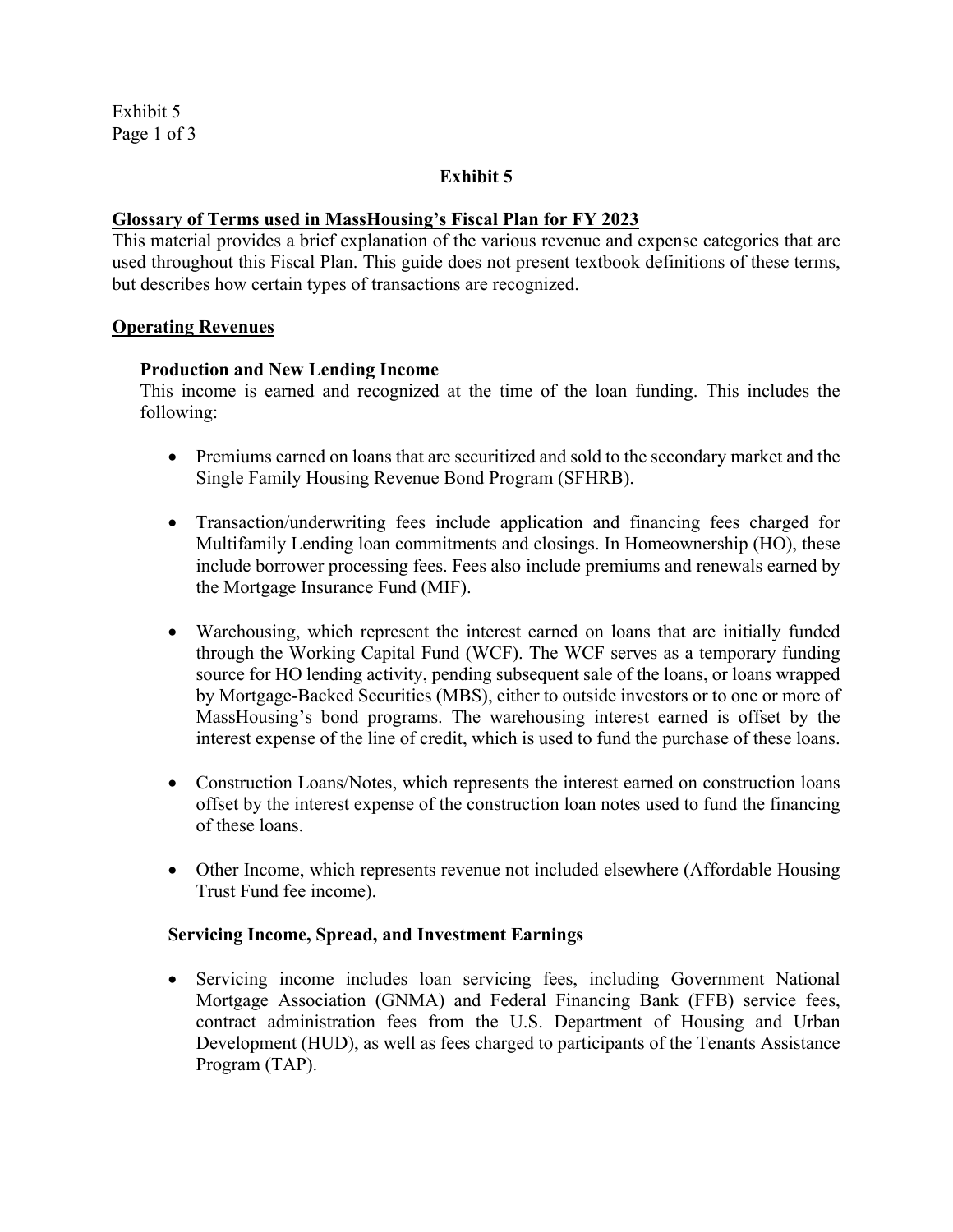Exhibit 5 Page 2 of 3

- HO and Multifamily Spread, which represents the interest earned in the bond resolutions on its loans and investment earnings offset by the interest expense of the bonds used to fund the financing of these loans and financing costs.
- In addition, there are fees which are unique to certain resolutions such as remarketing and liquidity fees applicable in the case of variable rate bonds. Lastly, certain resolutions have financed Section 8 developments subsidized with a so-called Financing Adjustment Factor (FAF). The bonds financing these developments were refunded in prior years with the resulting interest rate savings being shared equally with HUD and booked as Financing Costs.
- Risk Share Fee Income, which represents the fees earned for bearing the risk of loss for loans funded under the Risk Sharing Program for Insured Affordable Multi Family Project Loans (Risk-Sharing Program), which is administered by HUD.
- Loan Prepayment Fees, which is a fee received to recapture the interest lost when a loan is paid off before its scheduled maturity date.
- WCF Interest on Loans, which represents a limited number of loans (i.e. mortgage increases, Priority Development Loans, HO construction loans, etc.) that have been funded out of WCF in lieu of issuing bonds, or on an interim basis pending the issuance of bonds. In addition, loans funded through an advance of funds from the Federal Home Loan Bank (FHLB) of Boston are booked to WCF.
- Grant Income, which are grants received to further the Agency's mission. This includes grants received from the Commonwealth, FHLB, and the Capital Magnet Fund.
- Earnings from investments held by MassHousing in WCF and the Opportunity Fund, excluding Construction Loan Notes, and MIF.

# **Direct Expenses**

# **Administrative Expenses**

Administrative expenses booked to WCF refer to the cost of doing business, including such costs as all personnel and operating expenses, professional service contracts, and leasehold obligations (net of sublease income). Administrative expenses also include the continuing support of community services such as TAP and Youth Residents Activities Program (Youth RAP). This line item also funds the provision of technical assistance and other resources targeting minority-owned and woman-owned business enterprises (MBEs & WBEs) in industries related to housing construction and management*.* Costs associated with crime prevention, youth development and community engagement that are provided to certain MassHousing developments are also included in this item.